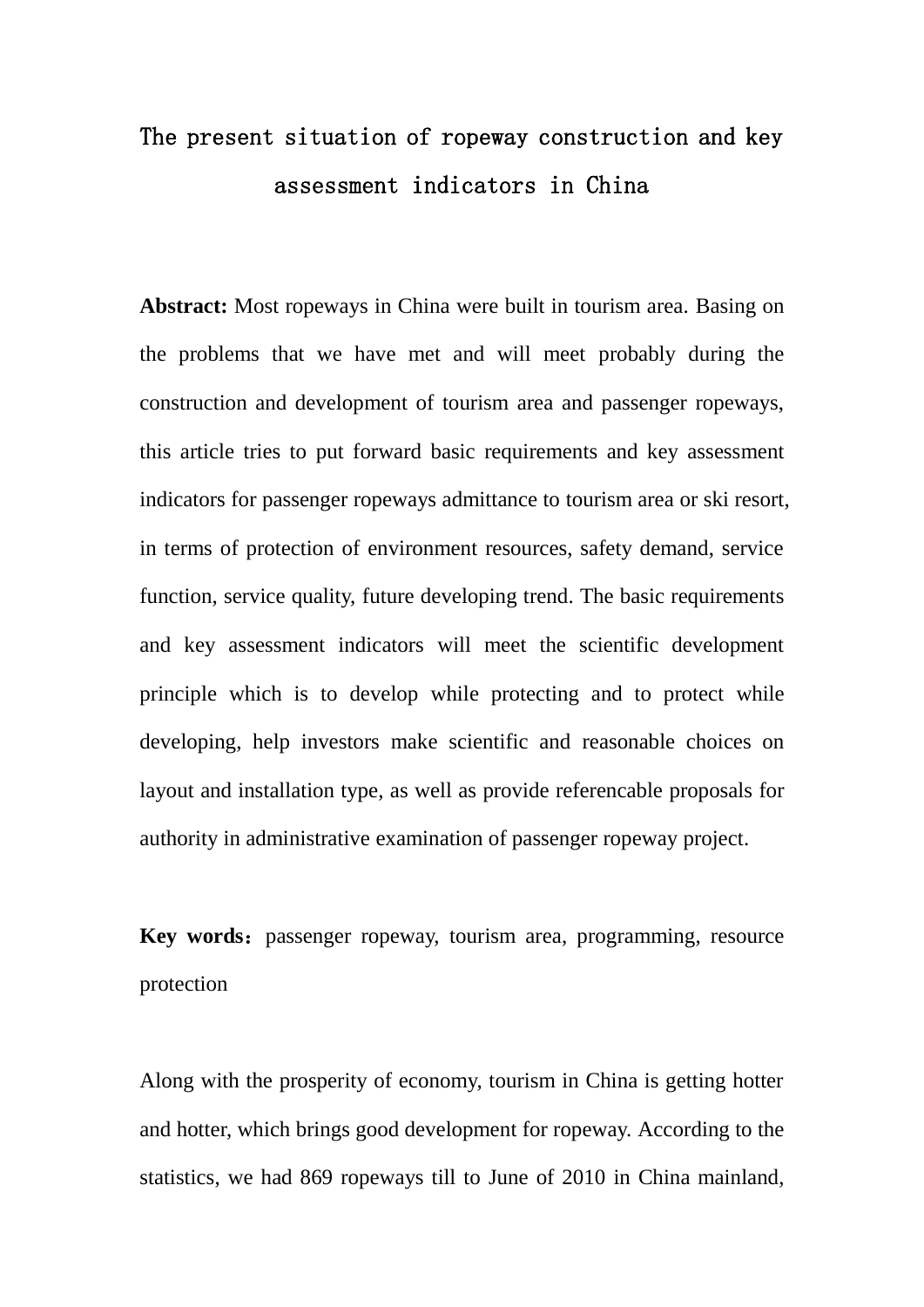with types varied from surface lift, fixed grip lift, monocable detachable grip lift、 reversible lift to funicular. Among them, 94% are domestic products, 6% are imported. The most are fixed grip lifts and surface lifts, taking up 89%. Monocable detachable grip lifts, 5.4%. The total number has been getting bigger with about 30 new installations every year since 2000. In recent 5 years, the safety situation has been good and stable, few accidents and incidents occurred. Only 1 death and several light injuries were caused, and the reasons were not of installations' technology itself, but of 2008 earthquake, passengers and operators` behaviors.

Since the first ropeway built in 1981, after 30 years' development in Chinese ropeway industry in modern history, now we are facing life-span problem of installations. About 73 installations have served for more than 15 years, 10 installations for more than 20 years. How to treat the old equipments, especially the concrete foundation and basic mechanical equipments, such as towers and lorry, is placed in front of us. We are initiating research on it and wish gain experiences from worldwide fellows. Meanwhile, it means much more replacements in the near future. By then, fast-speed and advanced-technologic equipment will be attractive. Up to May of 2010, the first domestic detachable grip lift was passed safety test. Because of its cheaper price, it will give better options for investors.

China is a mountainous country, almost 34% proportion are mountain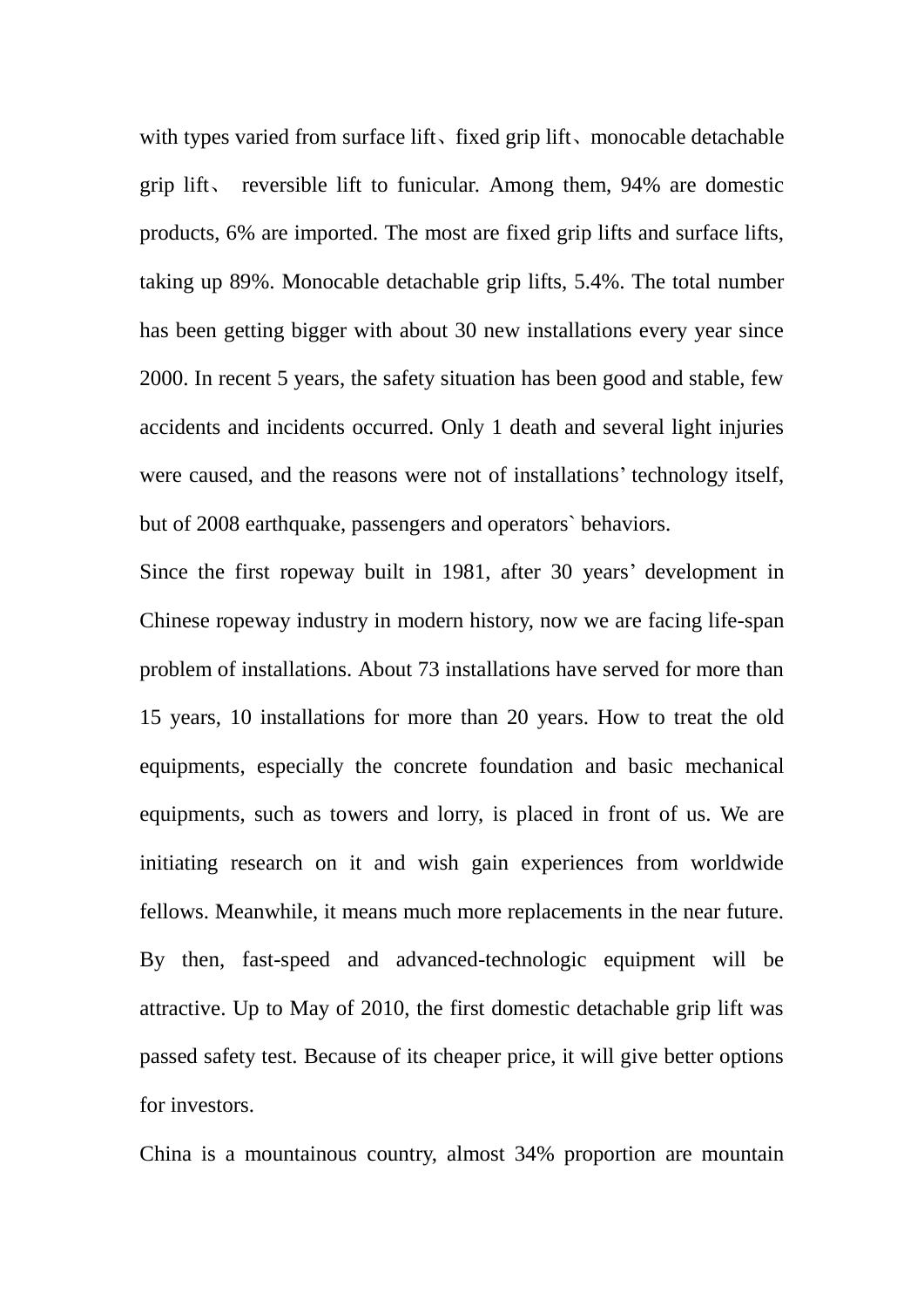terrain. And most mountains are scenic, or carry rich historic and cultural legacy. Some have been listed in the Cultural Heritage of The World, or the World Heritage, which usually have strict demand for ropeway construction. Furthermore, the people's awareness of environment protection has been aroused and strengthened. Environment protection administration usually hold magnifier to review ropeway project plans in 5A grade and 4A grade scenic spots.

At the same time, Disputes emerge in China, focusing on whether ropeway project impacts environment and how to make rational plans. On the one hand, some call for that, passenger ropeway can not only improve transportation in tourism area, satisfy the demands of increasing numbers of visitors, but also has its unique uses on facilitating rescue of mountain area emergencies, and on decreasing pollution brought by concrete road construction. On the other hand, some insist that, some ropeway projects influenced badly upon environment and sights. Generally speaking, the main focus is obviously on how to balance development and protection. Tourism area and passenger ropeway have close ties, they depend on, promote, upgrade each other. Therefore, in order to keep tourism developing scientifically, sustainably and healthily, and also to avoid potential problems, it is highly necessary for us to put forward requirements on layout, construction and operation of passenger ropeway admittance to tourism area.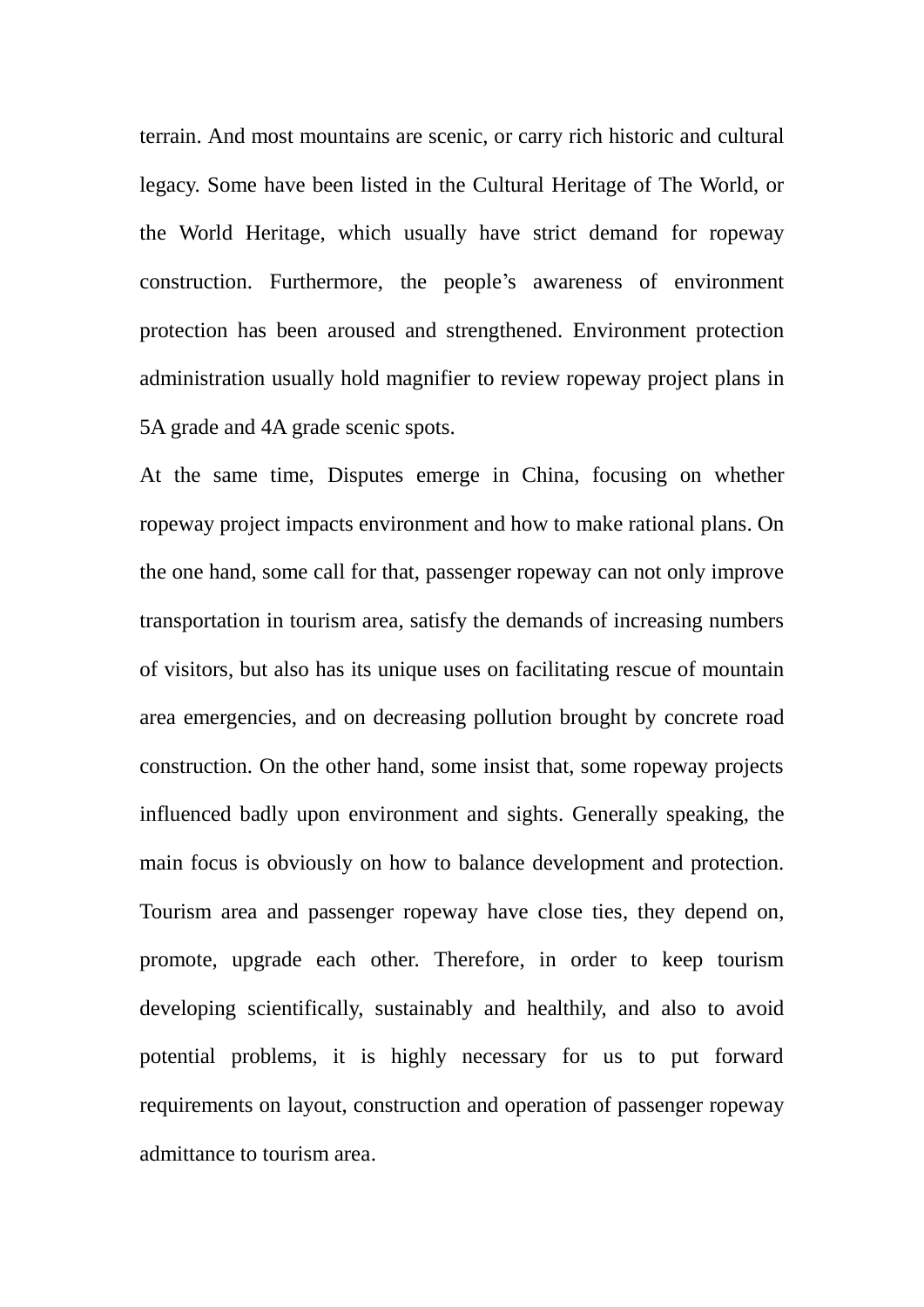Basing on problems that we have met and will meet probably during construction and developing of tourism and passenger ropeway, this article tries to put forward basic requirements and key assessment indicators on passenger ropeways admittance to tourism area, in terms of protection of resource, safety demand, service function, service quality, future developing trend. Among these 5 terms, the preceding 3 terms could be compulsory. The other 2 terms could be recommended. When making the requirements, 2 points must be emphasized. The first one is to pay much attention to the influences on environment brought by ropeway construction and use, and to try best to avoid them. The second is to choose a proper line profile, to avoid wasting resources, destroying sights and safety problems probably caused by improper line profile.

## **1. Requirements of resource protection in tourism area**

Resource protection is important for tourism area. If an installation would be planned to build in tourism area, it should comply with the requirements of environment protection.

## **1.1 Requirements of environment and zoology resource protection**

(ⅰ) Basic requirements

A series of laws and rules should be complied, including: ENVIRONMENTAL PROTECTION LAW, THE LAW of LAND ADMINISTRATION, FOREST LAW, LAW on THE PREVENTION and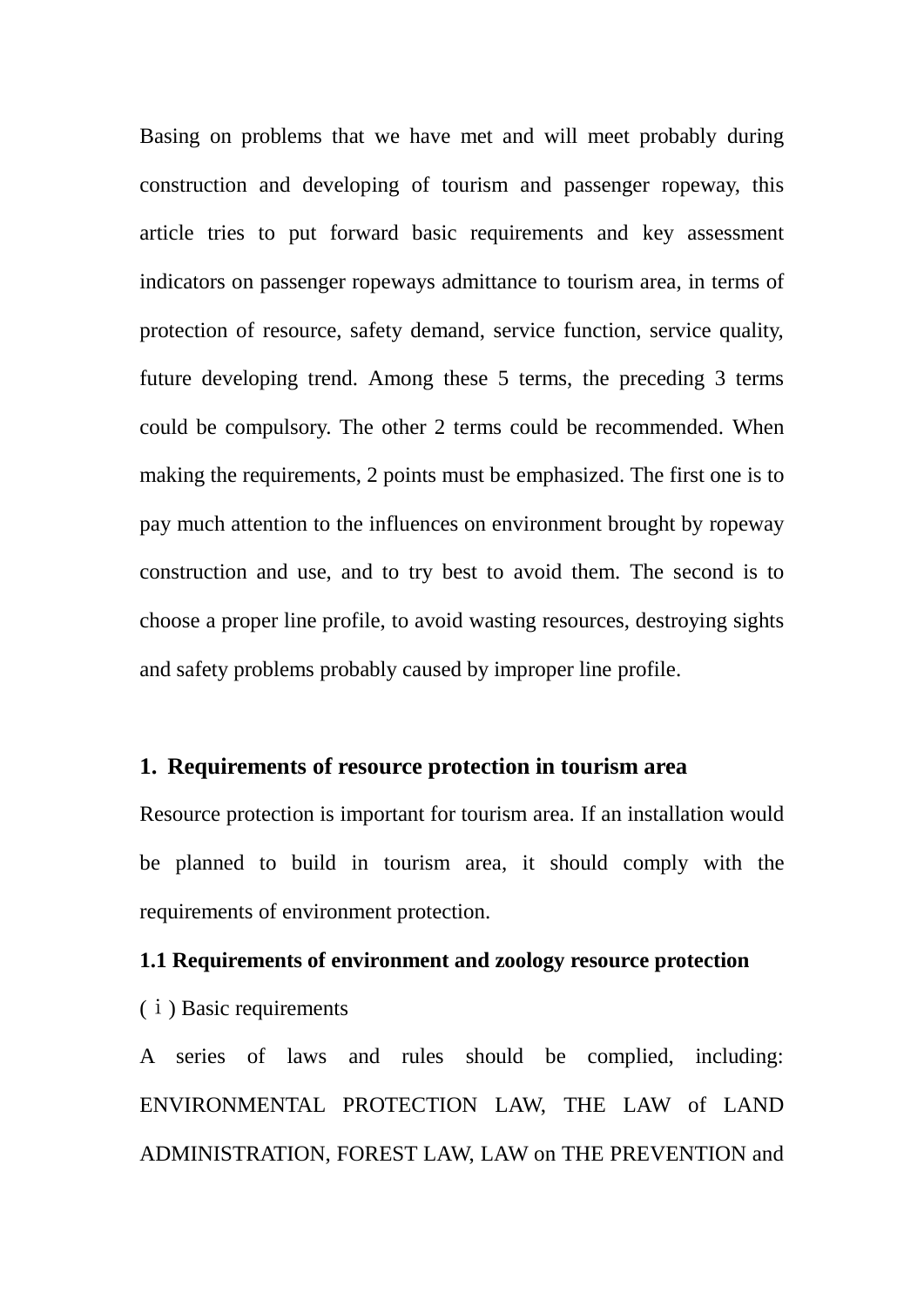CONTROL of WATER POLLUTION, LAW on THE WATER and SOIL CONSERVATION, LAW on THE PREVENTION and CONTROL of POLLUTION from ENVIRONMNETAL NOISIES, LAW on THE PROTECTION of WILDLIFE, REGULATION on THE NATURE RESERVES, RULES of SCENIC SPOTS AND HISTORIC SITES, REGULATIONS on THE ADMINISTRATION of CONSTRUCTION PROJECT ENVIRONMENTAL PROTECTION, etc.

All the laws and regulations mentioned above have its specific requirements, for example, requirements on pollution releasing, noises, requirements on water pollution, etc. As to such requirements, a ropeway project should satisfy them, and at least minimize the impacts.

(ⅱ)Key assessment indicators

a. Impact on vegetation

How the vegetation coverage destroyed, whether it is possible to recovery.

b. Impacts on botanic species

How the key protected plants reduced, whether it is possible to recovery.

c. Impacts on animal species

Whether ropeway line blocks the travel route of animals, whether noises of ropeway impacts animals'living, etc.

d. Impacts on water and soil conservation

e. Impacts on capacity of tour environment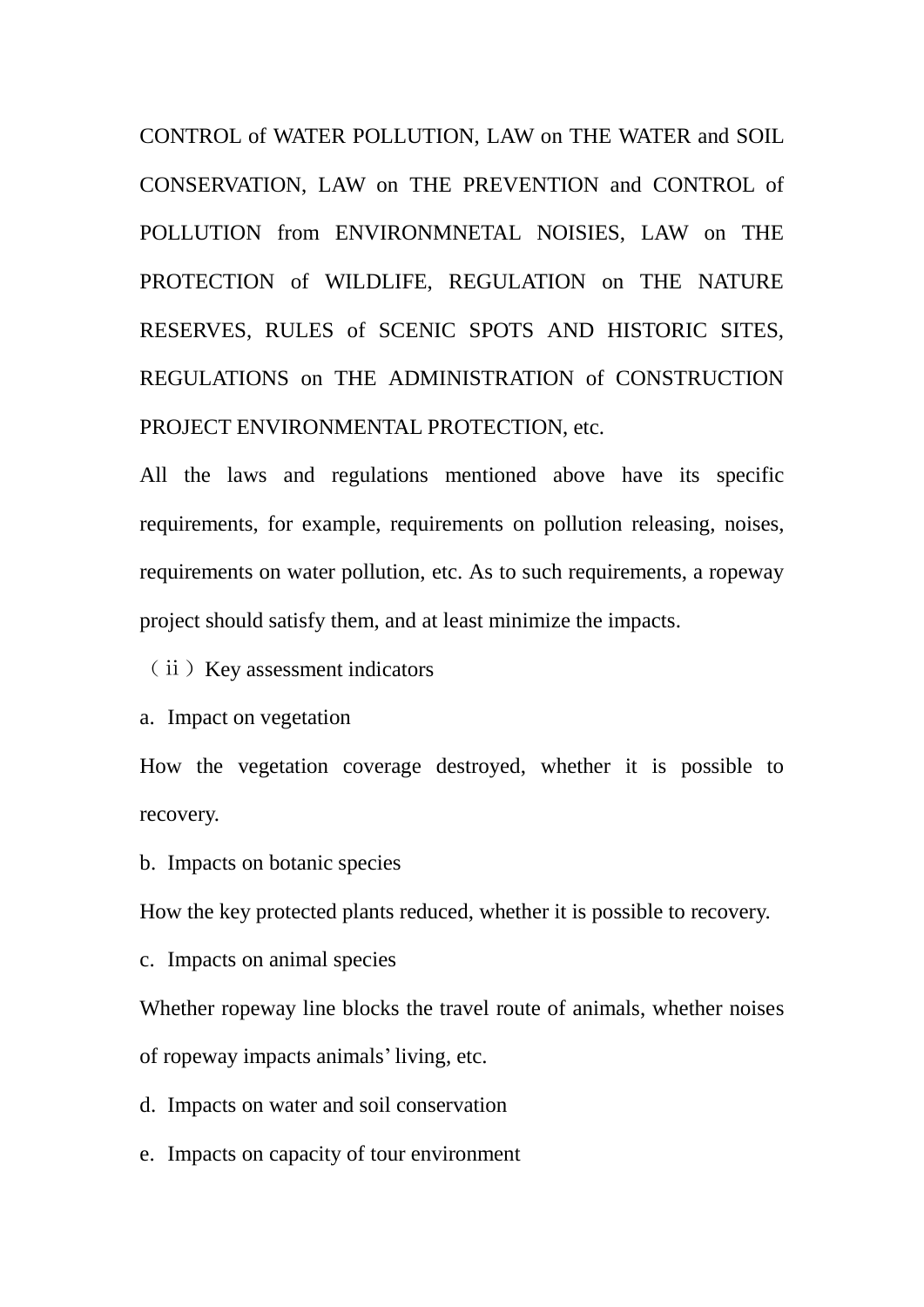Capacity of tour environment mainly includes capacity of space, capacity of facilities, capacity of ecology, capacity of social psychology. For ropeway construction, we need to assess the capacity of space and capacity of ecology for protecting environment and ecology.

f. Impact from pollution

How dirty water, poisoned gas, solid waste impacts on environment during ropeway construction and operation.

g. Impacts on geological environment

Assess the impacts on geological environment form the contruction and operation.

h. Since no air pollution caused by ropeway construction and opeartion, it s no need to take them into account.

## **1.2 Requirements of sight resources protection**

(ⅰ) Basic requirements

For avoiding impact on core sight resources, requirements of sight resources protection should be taken into account during ropeway construction. Meanwhile, esthetic principle is also necessary to be complied with. Installations in tourism area should better bring new sight and harmonize with original environment.

(ⅱ)Key assessment indicators

a. Impact on relative gradient

b. Impact on relative distance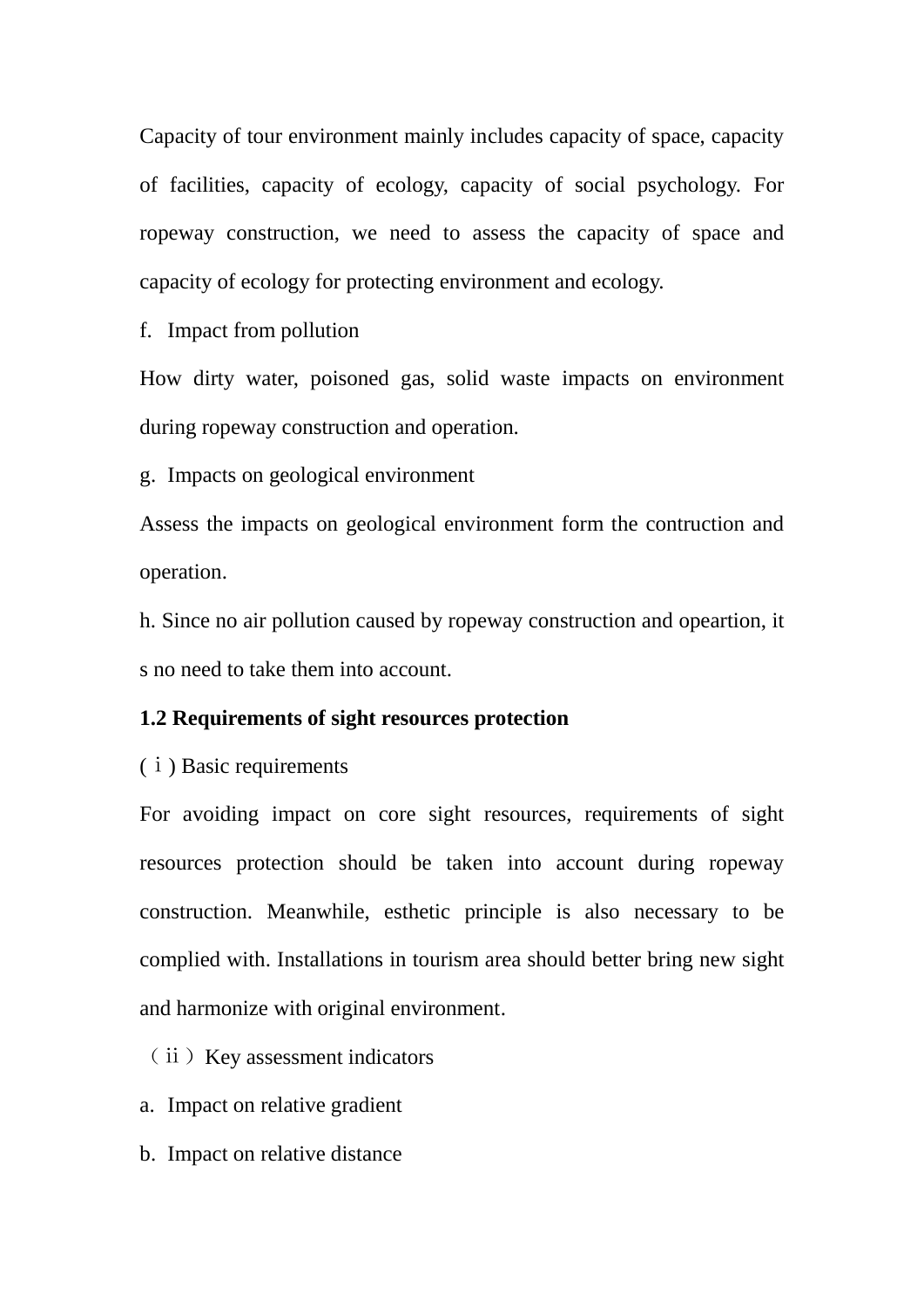- c. Impact on visibility of sight
- d. Impact on striking sensitivity of sight
- e. Impact on local history and culture

# **2. Requirements of tourism area safety**

Along with the enlarging tourism scale, tourism safety gradually grasps attention of the government and people. Especially under the guidance of present policies aiming at enlarging domestic demand and promote consumption, tourism is going to be fever consumption. Hence, social pressure from tourism safety is getting higher.

To avoid tourism accident and ensure tourists' security, ropeway should be completely safe.

## **2.1 requirements for line profile**

## (ⅰ) Basic requirements

Usually, ropeways are located at places with complicated terrains where usually are hardly reached by tourists, and it brings dangerous threats to tourists if without helps of special transportation. So a good line profile should be completely considered during design period, which can help avoid scenarios.

# (ⅱ)Key assessment indicators

a. Capacity compatibility between tourism area and ropeway.

Capacity, type and location of ropeway shall meet the capacity of tourism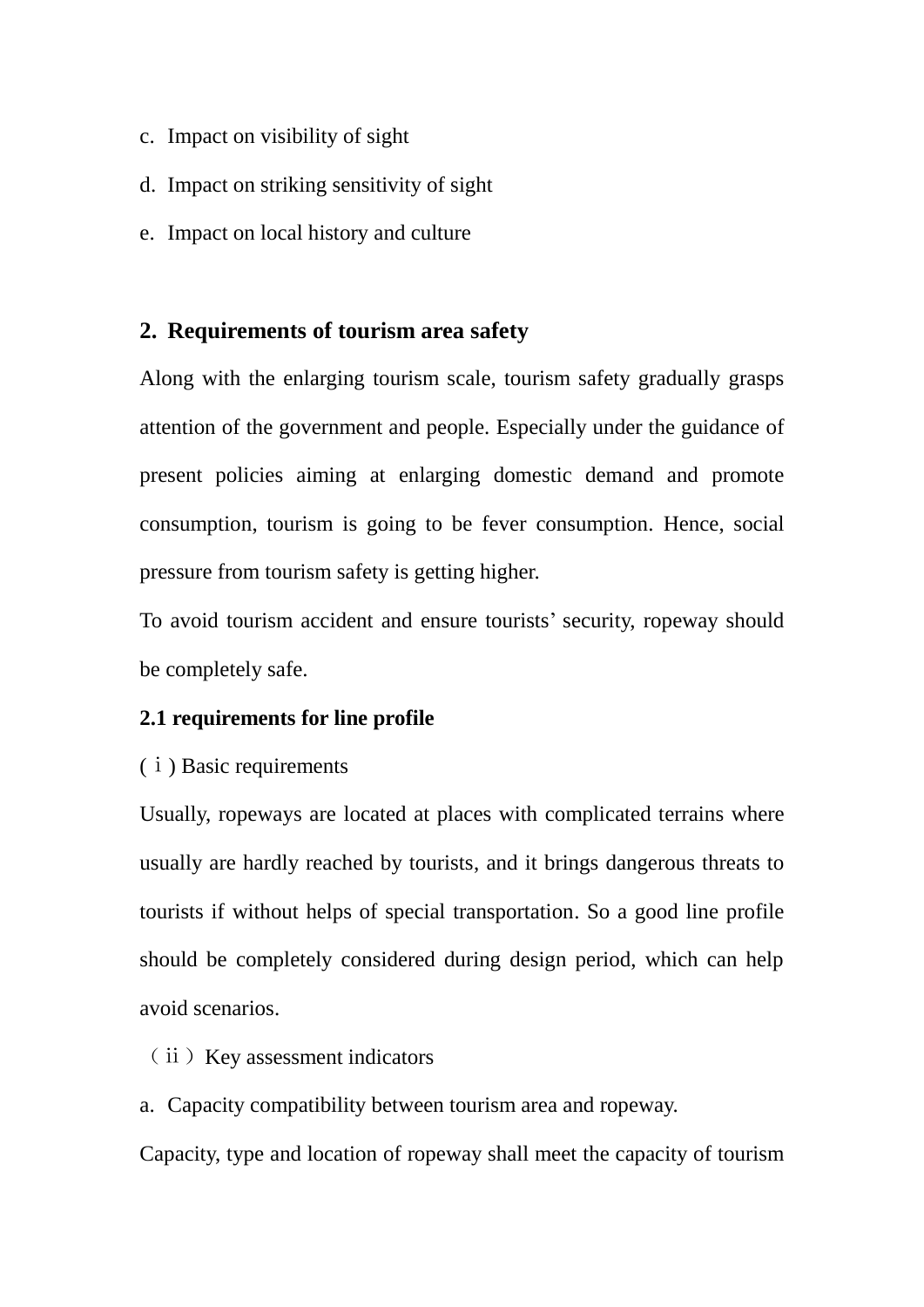area's space and entironment, and shall be effective utilized.

b. Characters of terrain

Lin profile, type of ropeway shall fit to the terrain. Rescue shall be available in such terrain.

c. Geology

The potential geologic impacts on ropeway, such as coast, turbid, flood, snowslide…

d. Weather

The potential weather impacts on ropeway operation, such as lightning strike, cyclone…

e. Surrounding traffic situation

Safety distance between ropeway and other possible traffic means, buildings.

#### **2.2 Requirements for ropeway safety**

(ⅰ) Basic requirements

Normally, the height of carrier above ground could vary from several meters to even hundreds meters, and the number of passengers on the line could be several hundred. To ensure the safety of such numbers of passengers, a ropeway shall comply with the requirements and regulations set for design, manufacture, construction, operation. At the beginning of ropeway project, design is very important to decide ropeway's safety character.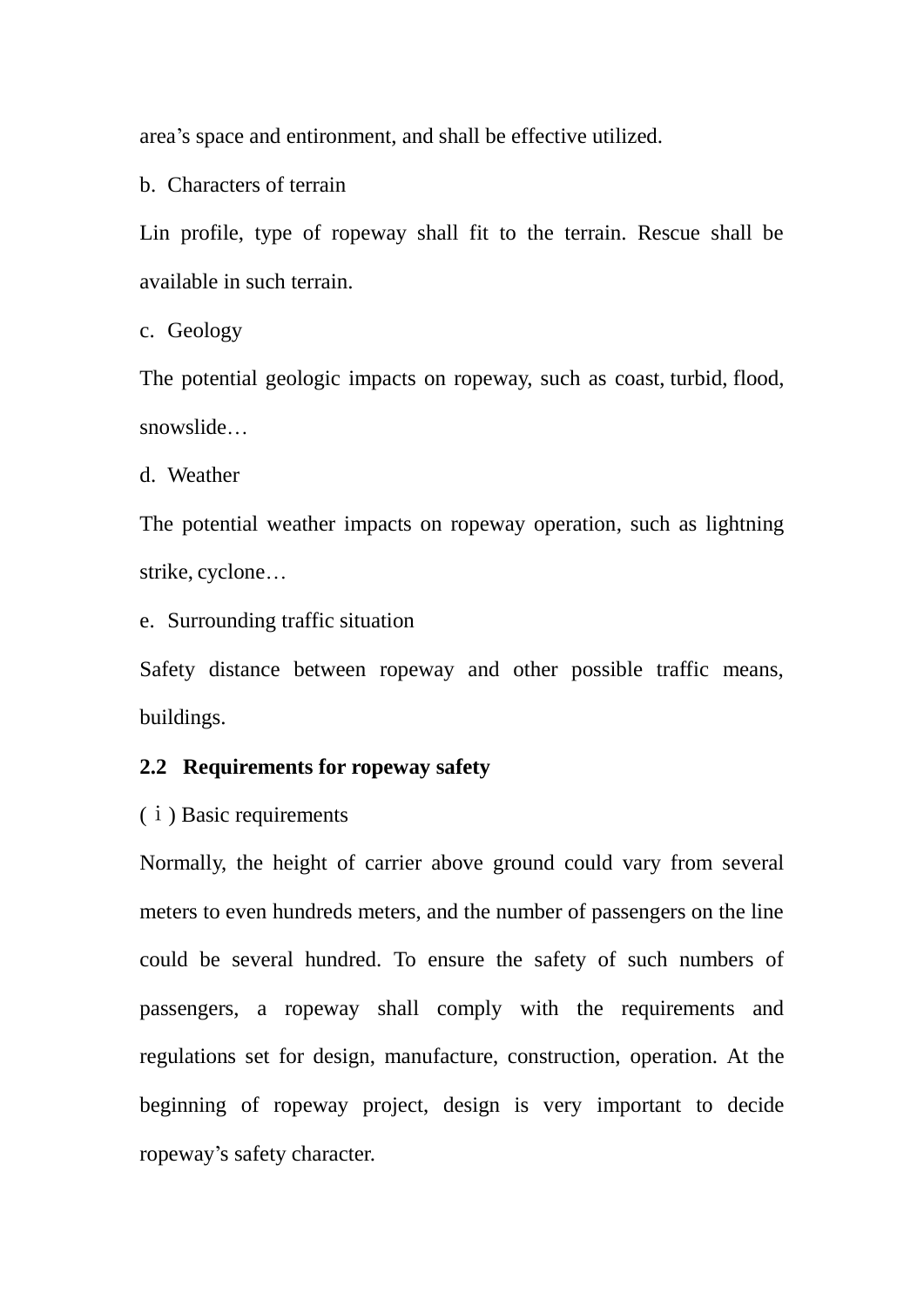(ii) Key assessment indicators

#### a. Main technologic data

Such as type, speed, rope inclination, gauge, drive power, etc.

b. Layout

Such as terminal layout, profile layout, height above the ground, space envelop on the line, etc.

c. Type of component equipments

Such as rope, lorry, return system, tower, roller battery, saddle, tension system, carrier, etc.

d. Safety element and function

Such as all kinds of the safety switch, safety distance, alarm, etc.

e. Electrics

Such as power supply, motor drive system, electric control system, main electric component, etc.

f. Rescue equipments and rescue ability

Such as type and number of rescue equipments, compatibility with terrain, rescue ability, etc.

g. Design review

Design review is a key guarantee for the design quality.

# **3. Requirements of service function of tourism area**

## **3.1 Service requirements of ropeway in mountainous tourism area**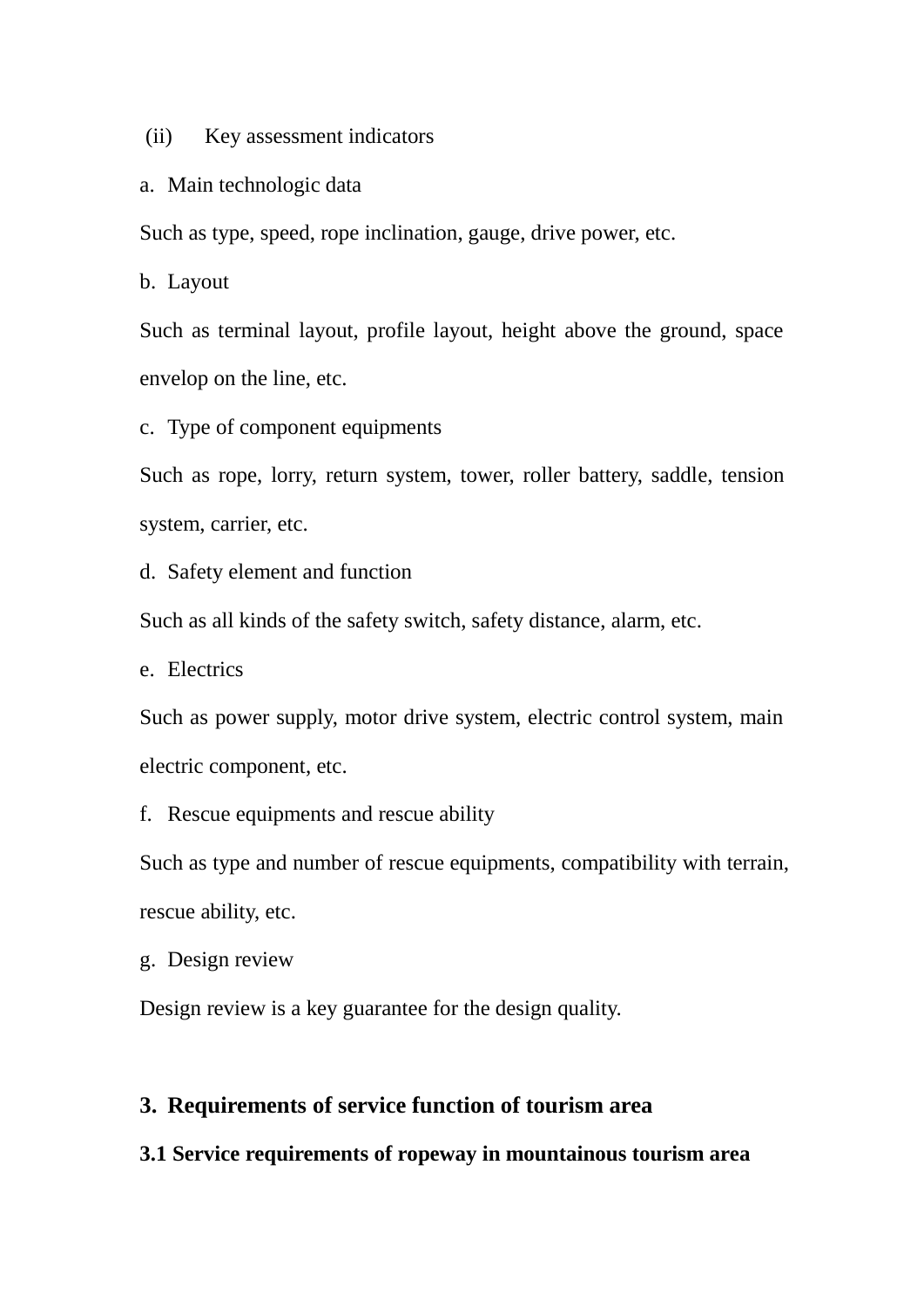#### (ⅰ) Basic requirements

China is such a country with many mountains. According to statistics, mountains and hills take up 43% of the whole territory, which forms the main nature reserves. At present, most of ropeways are used for tourism, and built in mountainous areas. To adapt to mountain tourism, Ropeways shall meet the following requirements.

a. To conquer complicated terrains and fulfill point to point transportation

A proper type and line profile could avoid capital waste, sight destroying, rescue difficulty, etc.

b. To satisfy demands of transportation capacity.

Basing on the practical and future potential capacity demands, a ropeway with reasonable capacity could improve the utilisation of installation. At the same time, the transportation capacity should fit the track of tourism, and pay attention to the difference of low season and midseason.

(ⅱ)Key assessment indicators

a. Capacity

Ropeway capacity factors comprehensively including carrier numbers, carrier capacity, speed, carrier interval, length, should fit to the capacity of tourism area, sighting route, capacity of space, etc.

b. type

Terrain and weather conditions should be taken into account. Capacity,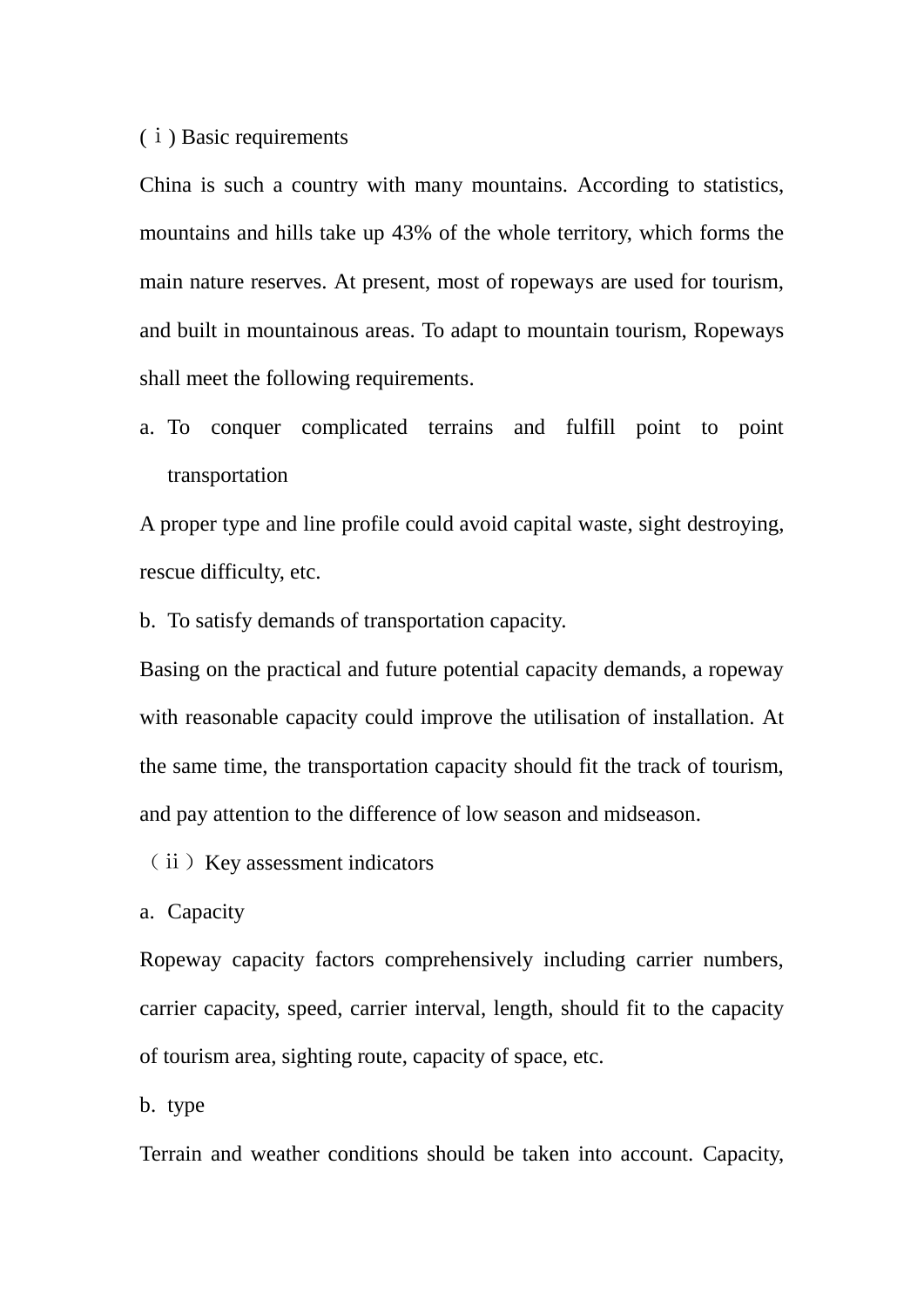sighting route, sight protection should be satisfied.

c. Line profile

The line should be relatively hidden, having less influence on core sights. Terminal area should be easily reached by other transportations.

d. Rescue equipments and its ability

Mentioned above.

e. Proper capacity of ropeway installation basing on the capacity of tourism area

Mentioned above.

## **3.2 Requirements of ropeway in ski resort**

Along with the development of ski sport in our country, skiing section prospers rapidly, more and more people begin to get familiar with and even be fascinated by this passionate sport. Medium and small skiing resorts are emerging in northern, northwestern of china. Even some indoor skiing fields come to people's leisure lives. As main transportation, ropeway is supportive element for a skiing resort.

(ⅰ) Basic requirements

Besides the requirements of ropeway in mountain area, ski resort has its unique requirements for ropeway, as following:

a. High demand on installation numbers.

Comparing with tourism area for sightseeing, a ski area demands more installations. Presently, in China skiing sport for common people is still at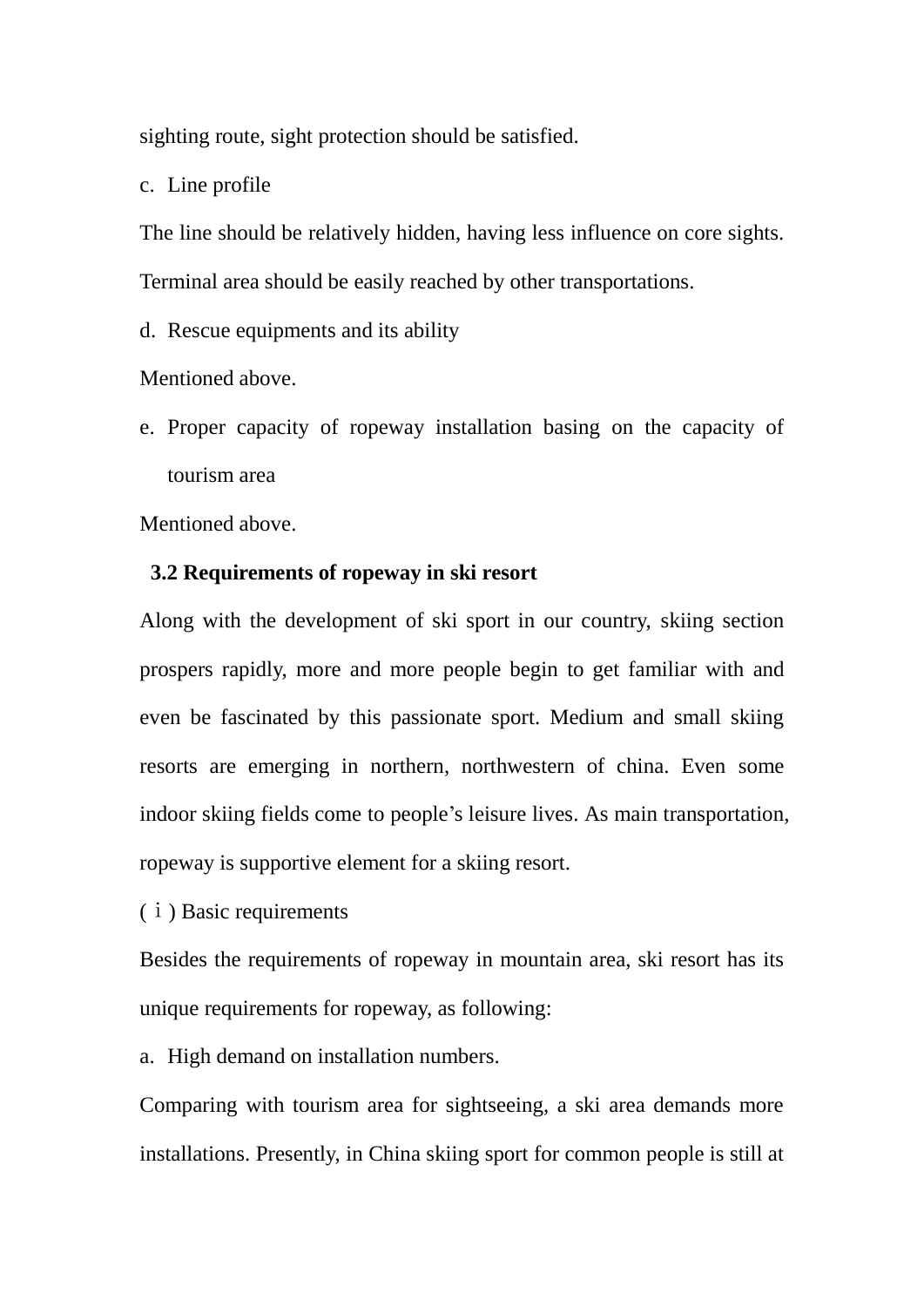the beginning process, a medium scale ski resort has 6~8 lifts. Nevertheless, in Europe, a large scale ski resort has hundreds of lifts.

b. Large capacity

Usually, a skier would take lift for many times in short time. Moreover, a lift probably serves for more than 1 ski run. Therefore, comparing with tourism area for sightseeing, ski resort demands on large capacity of ropeway. According to 《regulation for managing ski area》drafted out by China Ski Association, total capacity of a first class ski resort could exceed 5000 p/h.

c. High speed

Cold weather in ski resort requires that trip time on the line should be short, which demands fast speed. Meanwhile, large capacity also requires high speed.

d. Long distance transportation.

Due to the function requirements of ski resort and ski run, ski resort demands long distance transportation. And normally, continuous ropeway is suitable for ski. But because of low capacity and speed of fixed grip ropeway, if possible, detachable grip ropeway is a better choice.

(ⅱ)Key assessment indicators

As the same as those mentioned above in (ii) of part 3.1.

# **4. Requirements from service quality of tourism**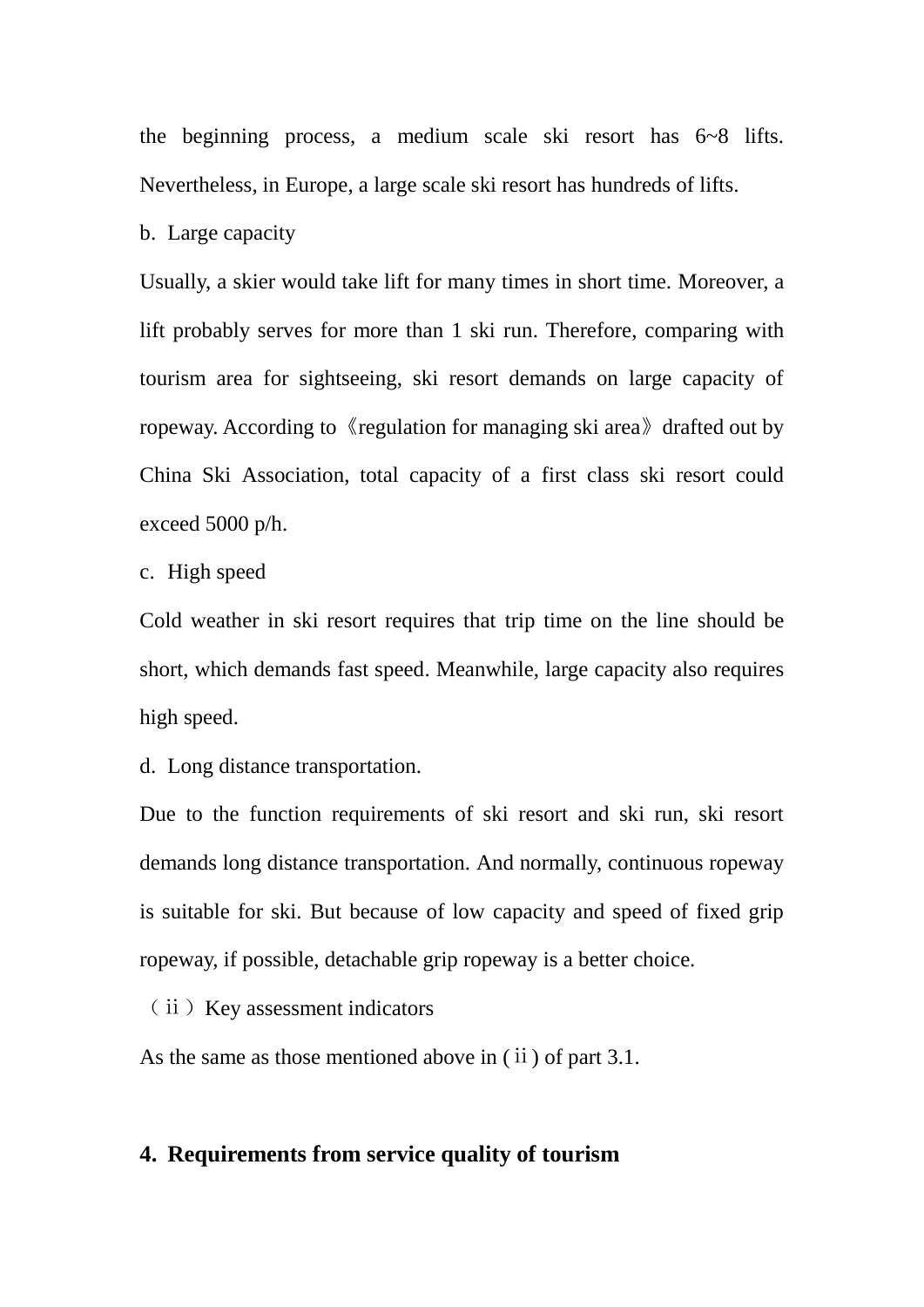《 Standard of Rating for Quality of Tourist Attractions 》  $(revision, GB/T17775-2003)$  is a comprehensive standard of rating, aiming at guiding tourism area construction and improvement of service. Since the promotion of 《Standard of Rating for Quality of Tourist Attractions》 in China, more and more scenic spots began to set high demands on quality of service, and to take part in the rating program. As a kind of popular transportation, ropeway obviously has close tie with tourism area where ropeway usually is located. Therefore, this standard shall be helpful for ropeway construction.

Meanwhile, an another standard, 《Safety and Service Quality for Passenger Ropeway》(GB/T24728-2009) drafted by China Ropeway Association, also sets specific requests on service quality.

(i) Basic requirements

a. Transportation demand from tourism area

《 Standard of Rating for Quality of Tourist Attractions 》  $(revision, GB/T17775-2003)$  sets relevant requirements, which could be useful for ropeway construction.

b. Quality requirement of passenger ropeway

Scenic spot has its characters and market orientation. Accordingly, the quality of ropeway shall be compatible with the characters and market orientation of tourism area. For example, cosiness, landscape and the type of ropeway should be taken into account.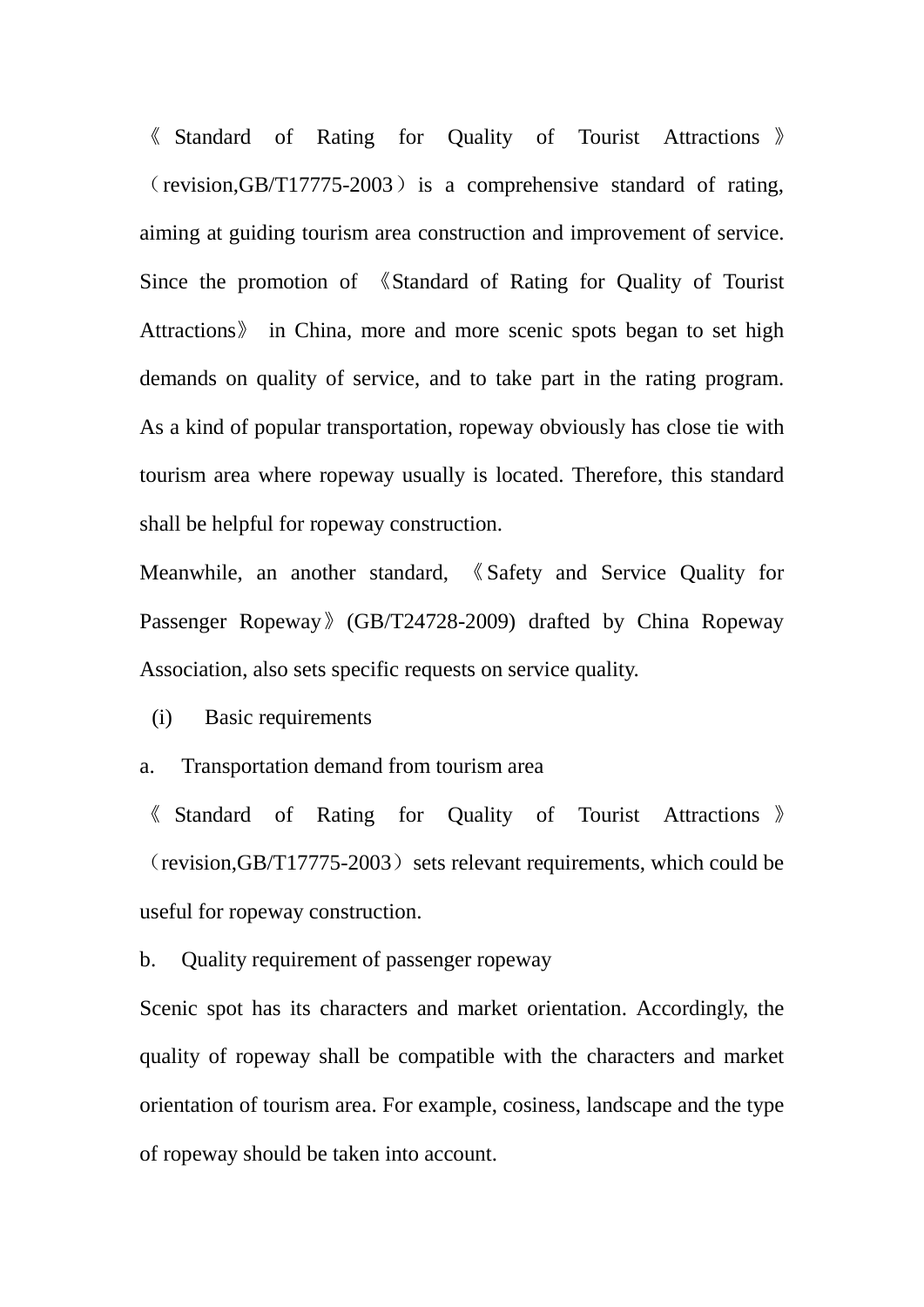c. Capacity demand on passenger ropeway

The capacity of ropeway shall fit to the capacity of tourism area. The capacity include the number of ropeways, the location of the ropeways, the type and the capacity of transportation.

d. Requirement of Safety and service quality of passenger ropeway Besides safety, it is necessary for ropeway to pursue higher service quality, to provide comfort, fast, convenient service.

(ii) Key assessment indicators

Besides the indices listed before in part 3, the following indicators shall be taken into account: emergency responding plan, fire protection, public security, service discipline, sanitation, environment protecting behavior, communication means, information service, etc.

# **5. Requirements from future development of tourism area**

# (i) Basic requirements

Future development of scenic spot shall be fully considered during ropeway construction. Protecting resources is basic requirement. The further requirement is to utilize the advantages of ropeway for benefiting future development of tourism area.

# (ii) Key assessment indicators

- a. Demand from the potential capacity of tourism area;
- b. Demand of ropeway profile from the adaptation to the development of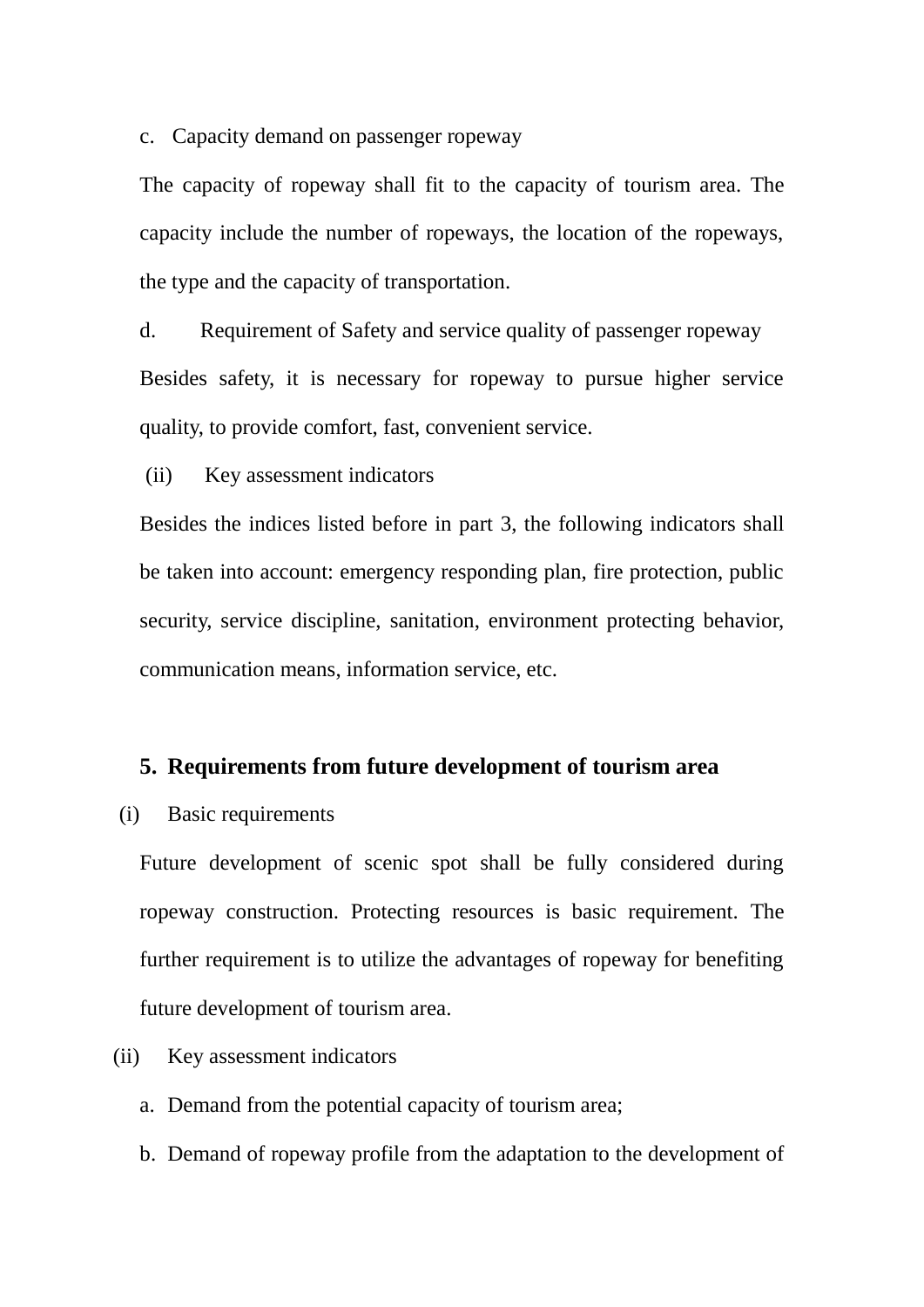tourism area's core resources and extension;

c. Demand from the possible changing of tour route in tourism area;

d. Demand on the capacity compatibility between different ropeways, if there is not only 1 ropeway installation.

e. Demand on the ropeway capacity compatibility with other transportation in tourism area.

#### **Conclusion**

In line with the main policy of tourism area construction, which is "layout scientifically, manage centrally, protect strictly, utilize sustainably ", basing on the situation of tourism area construction and ropeway construction, this article put forward the basic requirements for ropeway admittance to tourism area, tries to meet the scientific development principle which is to develop while protecting and to protect while developing, help investors make scientific and reasonable choices on layout and installation type, as well as provide referencable items for authority in administrative examination of passenger ropeway project. All the requirements and indicators in this article shall be satisfied in further detail, and be more feasible, during the full ropeway construction process, from plan, design, to protection. Here, I would propose to organize experts from fields of ropeway, environment protection, regional economy, geology, and tourism, to initiate special research on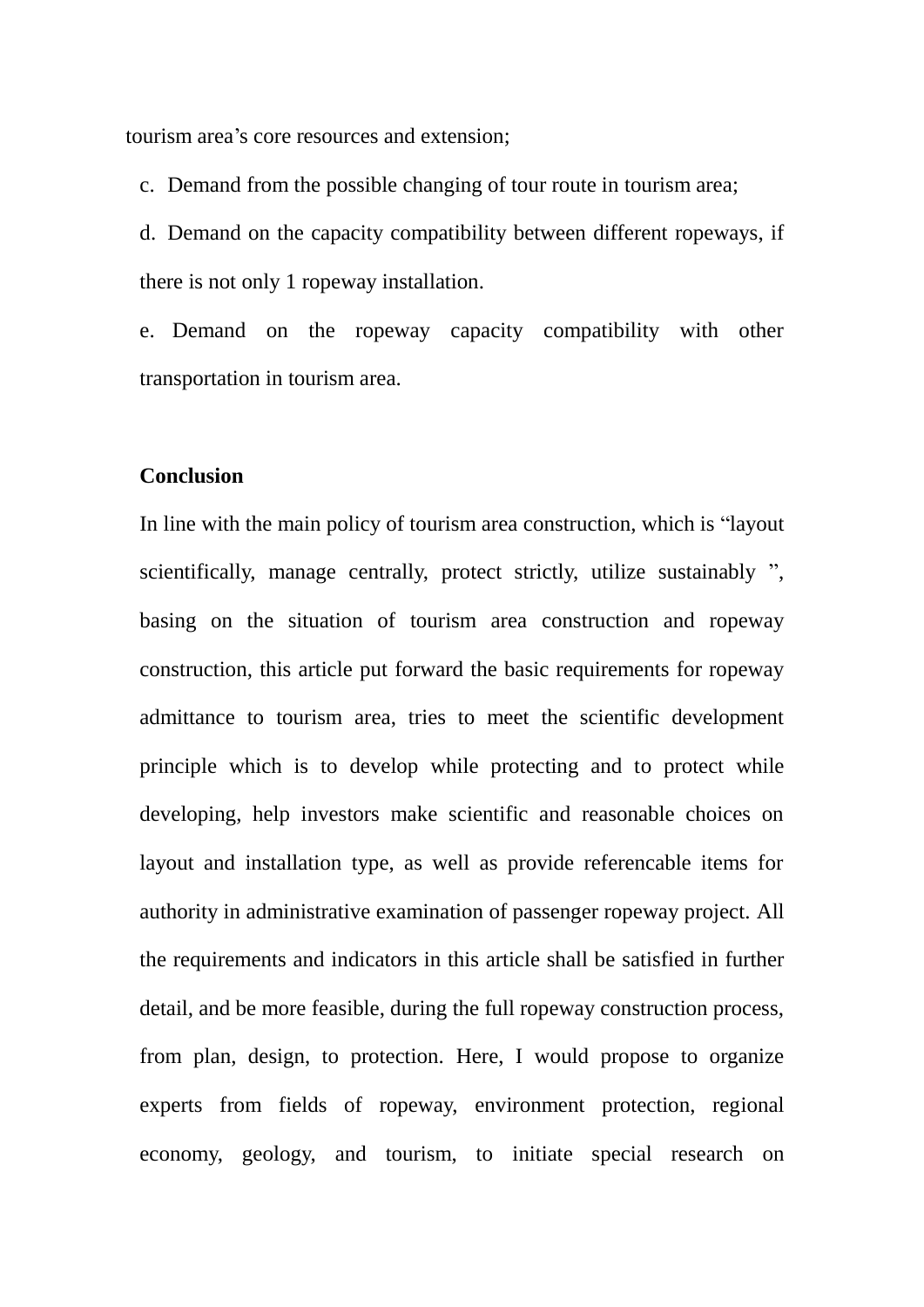establishing standards of ropeway admittance to tourism area, to build an integrated and scientific assessing system for ropeway construction and standardize ropeway construction. On the other hand, such standard could also help correct the view that currently some think ropeway brings impact on tourism area, construct a better atmosphere for ropeway construction.

## **References**

- 【1】 Ma Yong, Li Xi. Layout of tourism area and project design [M].Chinese tourism publisher, 2008
- 【2】 Wu Hongqi, Liu Jingben. Safety technique of passenger ropeway [M]. People` traffic publisher, 1996
- 【3】 Wu Dianting. Practical exploitation and layout of mountain tourism area [M]. Chinese tourism publisher, 2007
- 【4】 Liu Ling. Assessment of tourism environment [M]. Shanghai people` s publisher, 2008
- 【5】 Shan Chunchang, etc. The situation and developing plan of passenger ropeway in China [M]. China ropeway association, 2005
- 【6】 Xia Qing, etc. Assessment of passenger ropeway construction project [M], China ropeway association, 2008
- 【7】 Li Ruoning, Wang Jing, Cheng Ke, etc. Safety assessment and optimization plan of Yuntai Mountain tourism area [J]. Journal of